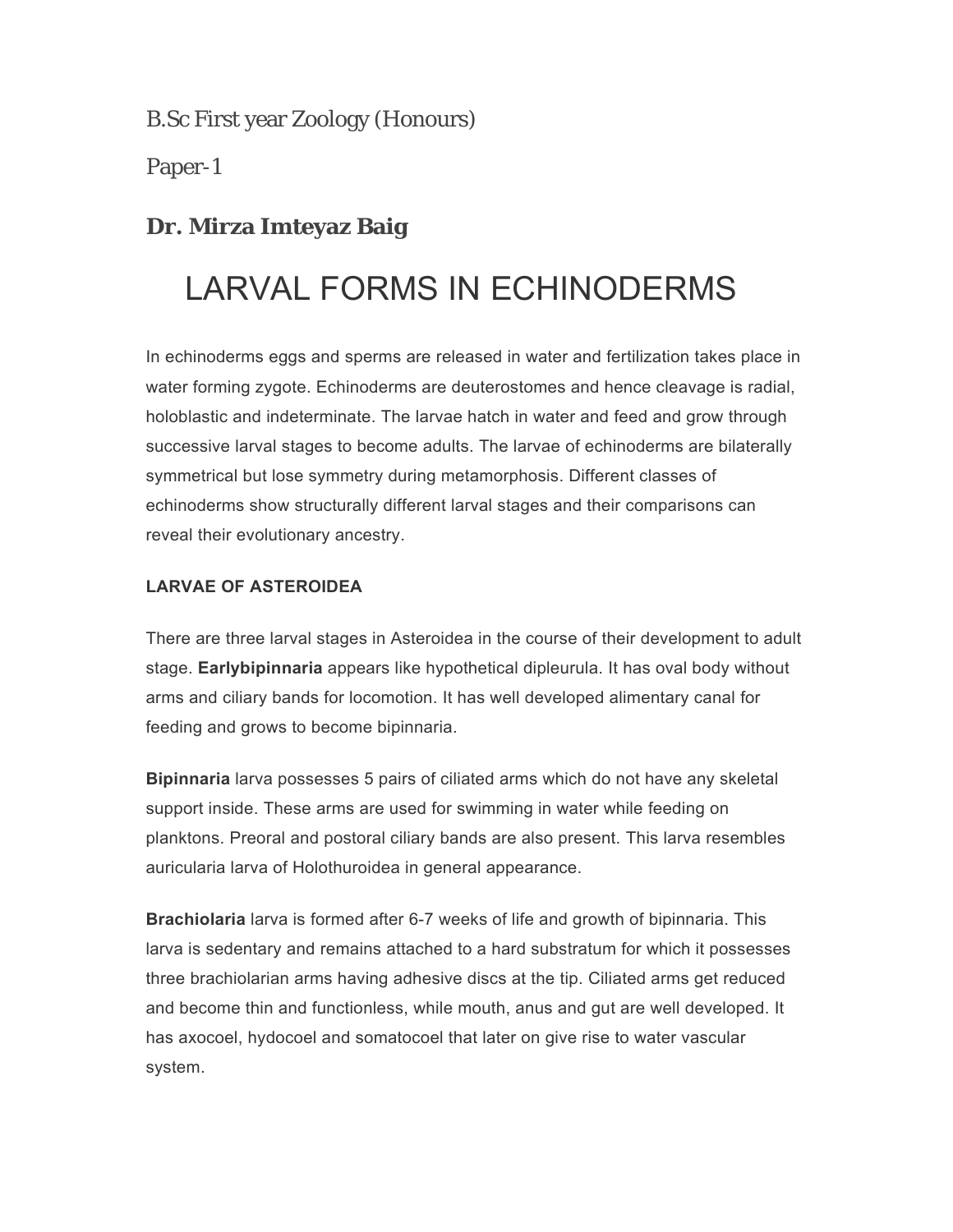Development of starfish takes place inside the sedentary brachiolaria which ruptures and releases tiny starfish into water.

#### **LARVAE OF HOLOTHUROIDEA**

Class Holothuroidea demonstrate two larval stages, namely, auricularia and doliolaria larvae.

**Auricularia** larva has striking resemblance with bipinnaria of Asteroidea as it also possesses 4 or 5 pairs of ciliated arms for swimming and has a well-developed mouth, gut and anus.

**Doliolaria** larva is the next stage after auricularia. It has barrel like body with 5 ciliated bands surrounding it. Mouth or vestibule is on the ventral side for feeding. There is neural sensory plate on the anterior side and an apical tuft of cilia for balancing while swimming. Doliolaria transforms into adult but in some holothurians doliolaria stage may be absent.

#### **LARVAE OF ECHINOIDEA**

There is a single larval stage in echinoidea called **Echinopluteus** which is bilaterally symmetrical. The larva has oval body and long paired ciliated arms that are supported by calcareous skeletal rods. **Preoralarm** is present but posterolateral arm is absent. The other three arms are anterolateral, postoral and posterodorsal arms. Mouth, anus and gut are well developed.

#### **LARVAE OF OPHIUROIDEA**

**Ophiopluteus** is the only larva of Ophiuroidea that resembles echinopluteus larva of Echinoidea in general features. Instead, it has very long posterolateral arms. All arms are supported by calcareous skeletal rods. This larva metamorphoses to become adult.

#### **LARVAE OF CRINOIDEA**

**Pentactula** is the basic larval stage of Crinoidea but it passes inside the egg. There is one or two larval stages in sea lilies. **Doliolaria** larva, which is also called Vitellaria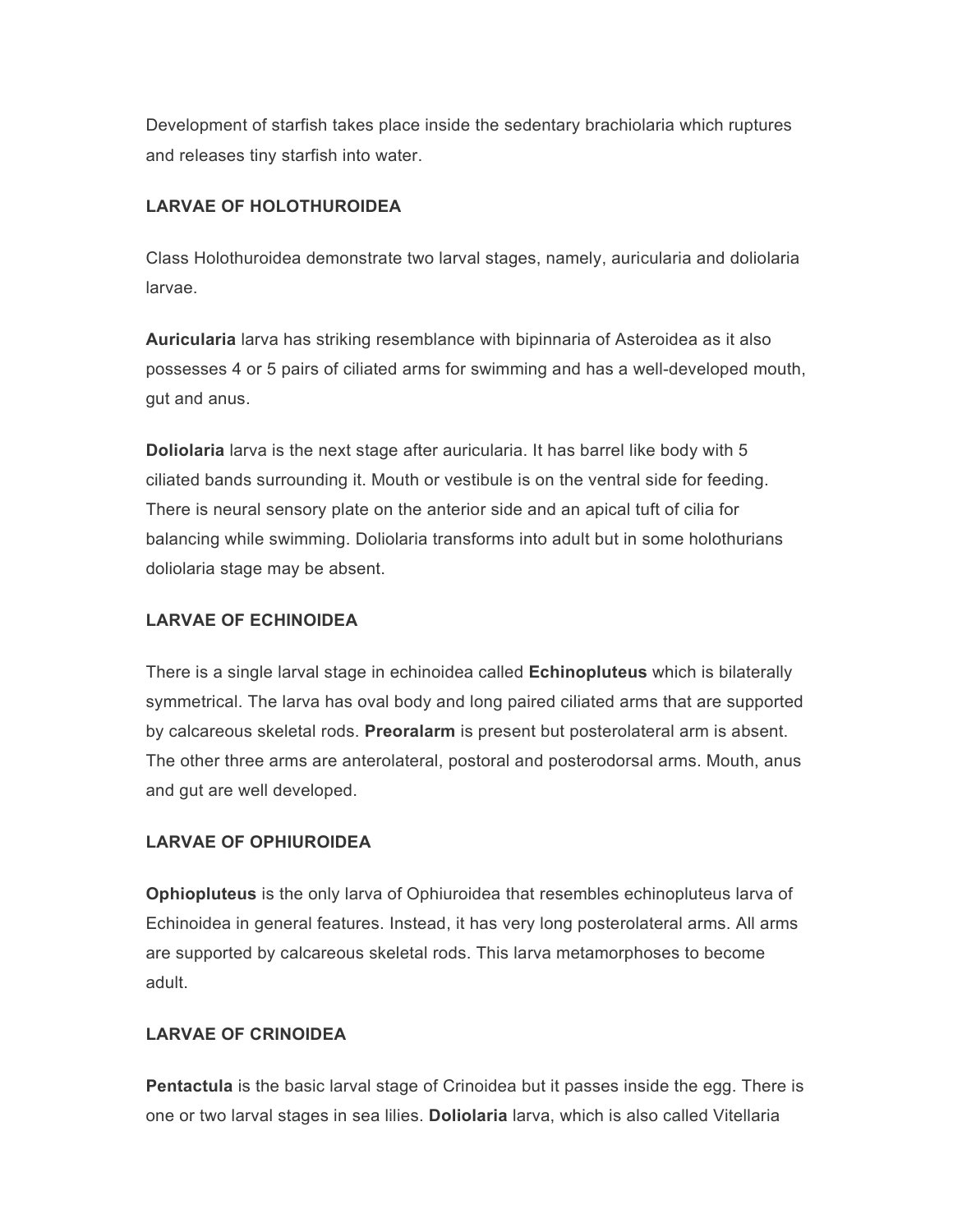larva, is found in some sea lilies. It resembles doliolaria of holothuroids but has an **adhesive pit** on the ventral side with which it attaches to substratum and becomes sedentary. This larval resemblance demonstrates close evolutionary relationship between crinoidea and Holothuroidea.

**Pentacrinoid** larva is sedentary and attaches to substratum with an attachment plate. Body is supported by a stalk. There are 10 cilia bearing tentacles which are used for capturing food. Both mouth and anus are on the same side of the disc.

The affinities among larval stages of echinoderms demonstrate evolutionary relationships among different classes. However, the same relationship cannot be shown in the cladistic classification of echinoderms, which is based on adult characteristics. Adults are highly modified organisms in echinoderms.